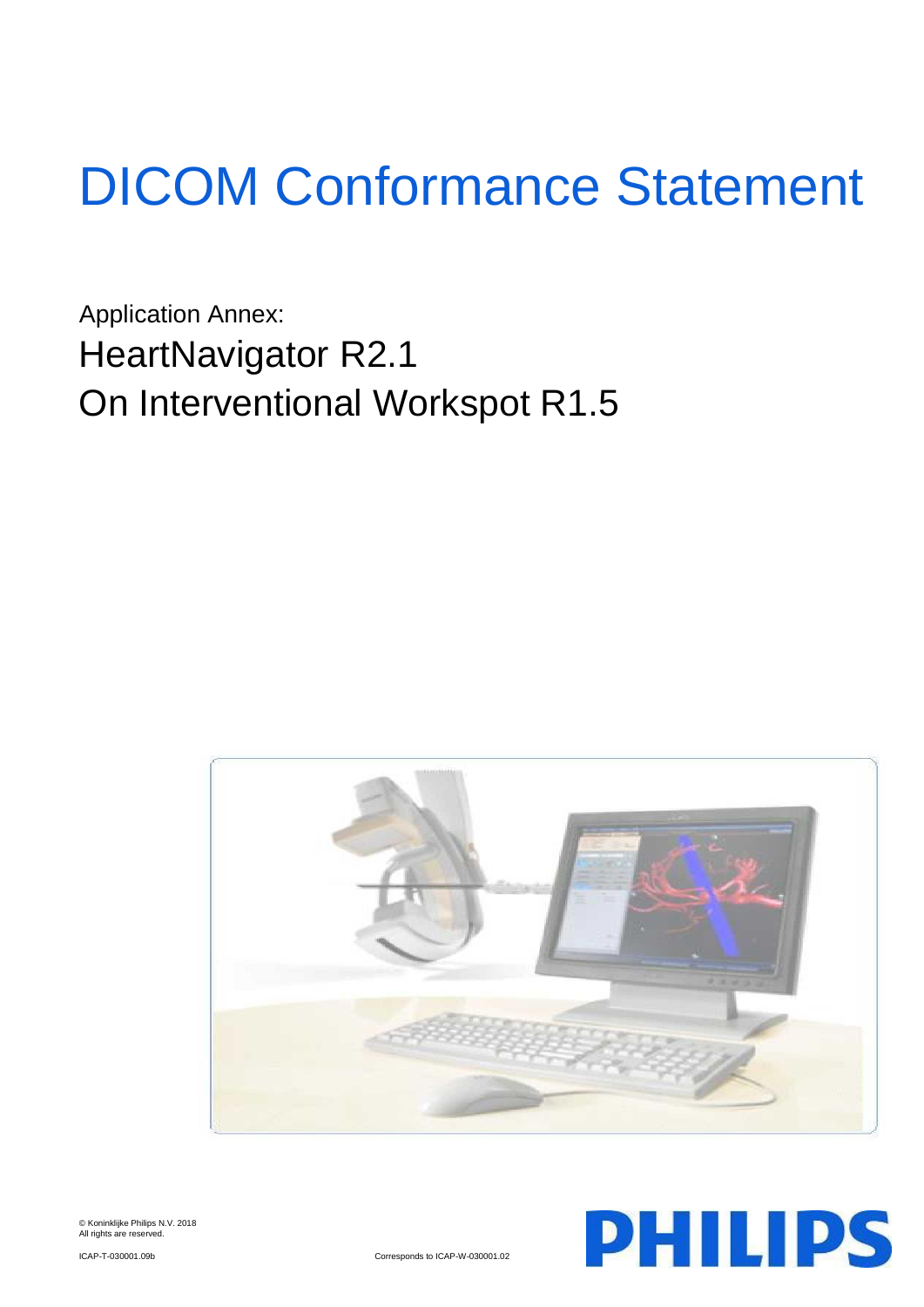**Issued by:** Philips Medical Systems Nederland BV, a Philips Healthcare company,

P.O. Box 10.000 5680 DA Best The Netherlands

Internet[: www.philips.com/dicom](http://www.philips.com/dicom)

Document Number: ICAP-PF.0034855 Date: 19-Sep-2018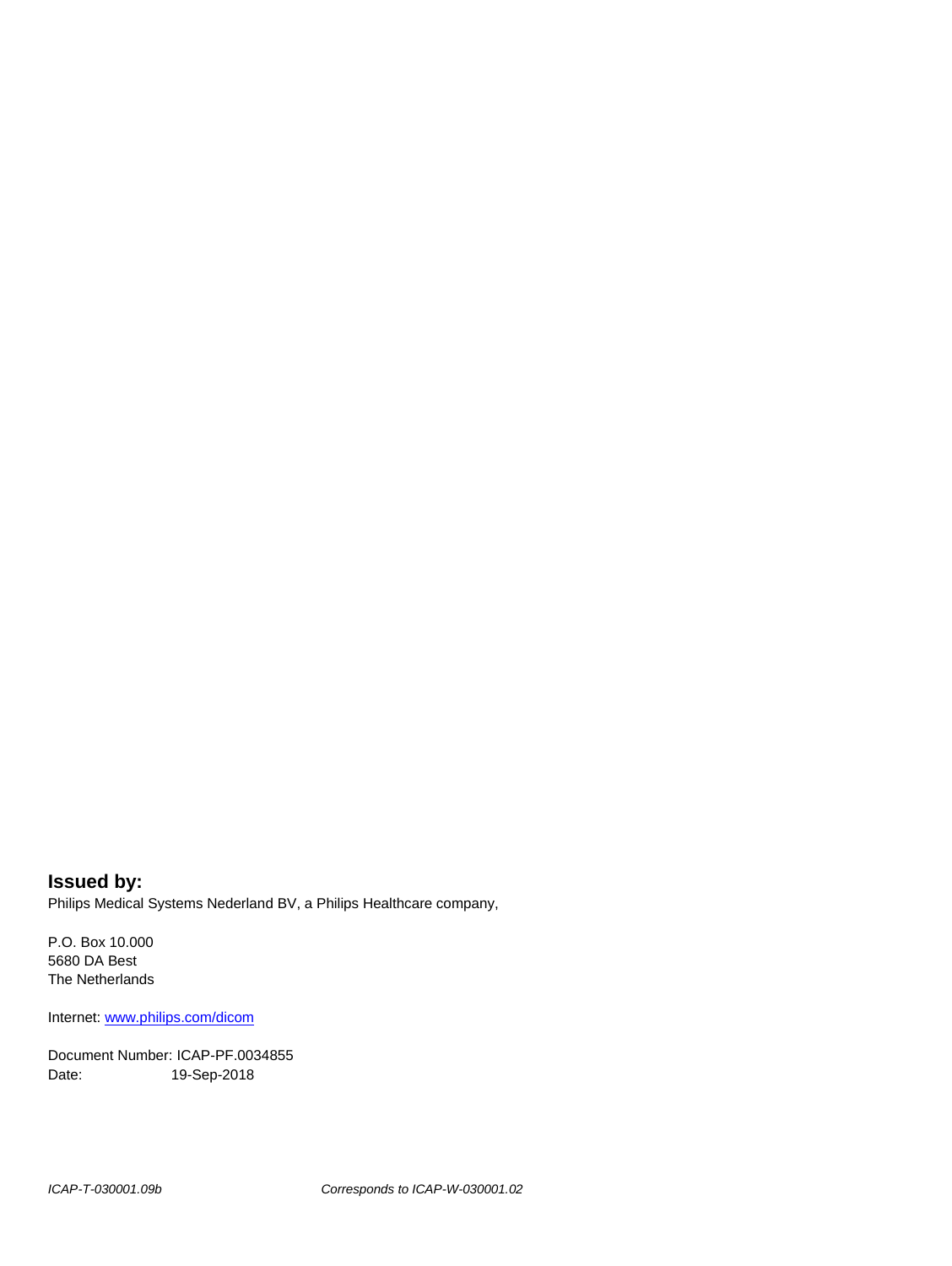# **Table of Contents**

| $\mathbf{1}$ . |  |
|----------------|--|
| $-1.1.$        |  |
| 1.2.           |  |
| 2.             |  |
| 2.1.           |  |
| 2.1.1          |  |
|                |  |
| 2.1.2.1        |  |
| 2.1.2.2        |  |
| 2.1.2.3.       |  |
| 2.1.2.4        |  |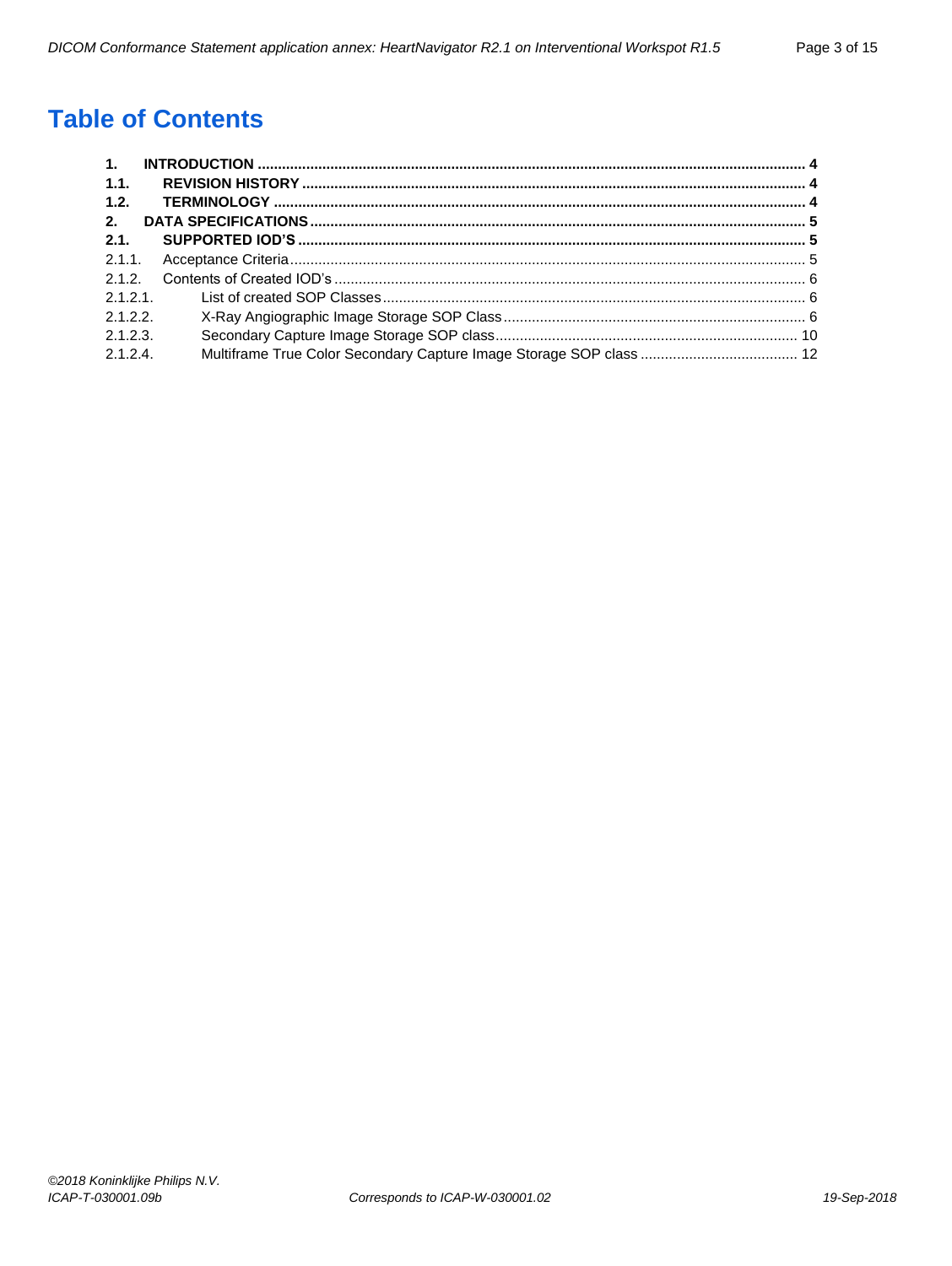# <span id="page-3-0"></span>**1. Introduction**

This DICOM Conformance Statement annex is applicable to HeartNavigator R2.1, later referred to as HeartNavigator Application. In general the HeartNavigator Application is the user environment for viewing and analyzing XA and SC images. HeartNavigator provides automated planning to help simplify complex structural heart disease procedures. It creates an excellent volume rendered 3D image of the heart from previously acquired 2D CT datasets. Virtual device templates can then be used to assess and select the appropriate device size and the best projection for the patient's individual anatomy. HeartNavigator provides fast and fully automated measurements for typical anatomical distances and diameters and therefore improving the workflow of planning a TAVR/TAVI procedure. Use HeartNavigator instead of taking several low-contrast aortograms to find the optimal projection for your structural heart disease procedure. The HeartNavigator automatically segments anatomical structures, landmarks and planes out of the DICOM cardiac CT-datasets. In addition, the software automatically determines the most commonly used projection angles to be used during the procedure.

# <span id="page-3-1"></span>**1.1. Revision History**

The revision history below provides dates and differences among individual document versions.

#### **Table 1: Revision History**

| Document Version | Date of Issue | <b>Status</b> | <b>Description</b>                                                    |
|------------------|---------------|---------------|-----------------------------------------------------------------------|
| -00              | 19-Sep-2018   | Authorized    | Final Version for HeartNavigator R2.1 on Interventional Workspot R1.5 |

# <span id="page-3-2"></span>**1.2. Terminology**

| Digital Imaging and Communications in Medicine |
|------------------------------------------------|
| Information Object Definition                  |
| Unique Identifier                              |
| Value Representation                           |
|                                                |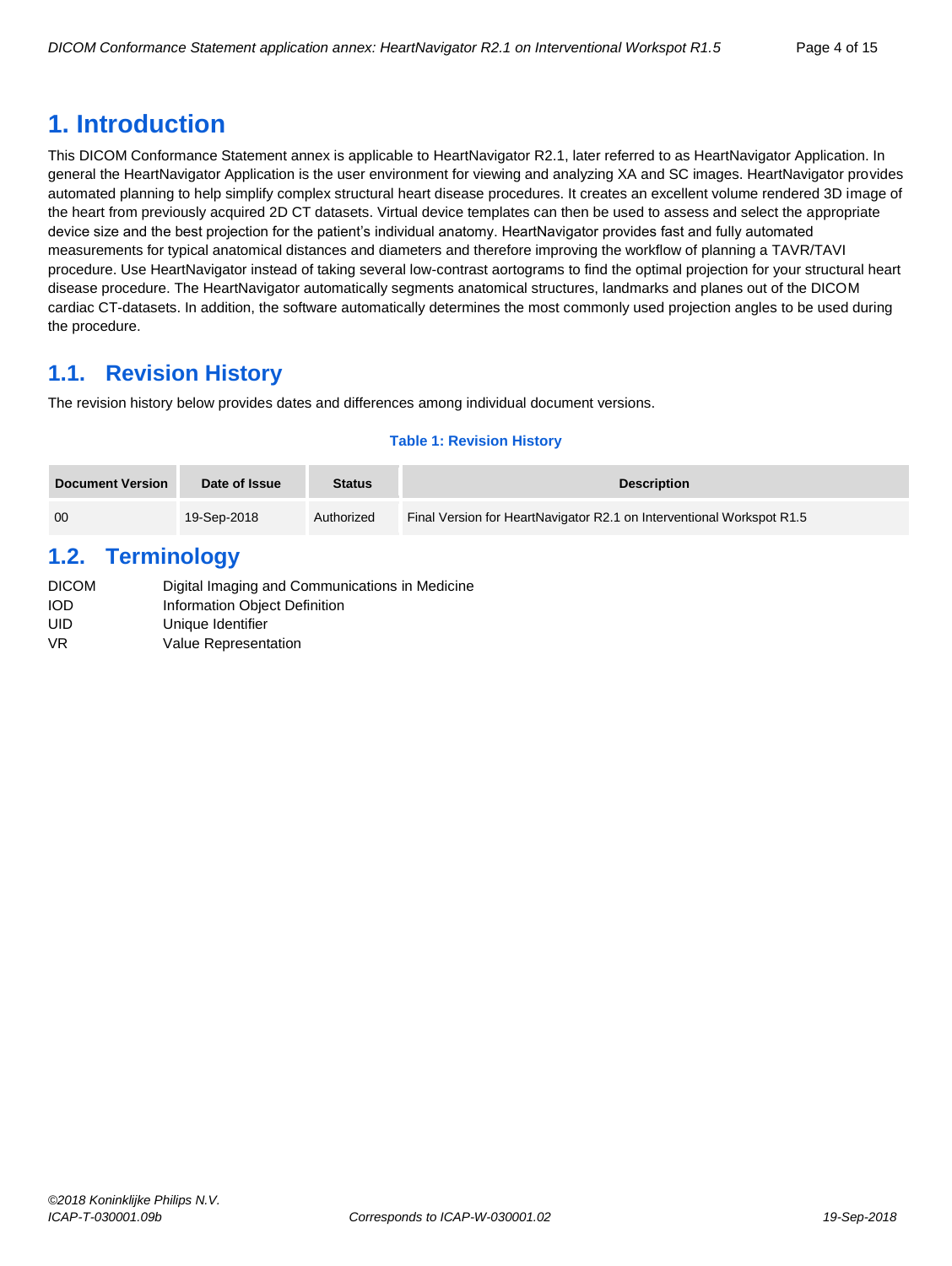# <span id="page-4-0"></span>**2. Data Specifications**

# <span id="page-4-1"></span>**2.1. Supported IOD's**

This section specifies each IOD accepted and / or created by HeartNavigator Application.

- ACCEPTED The applicable IOD is accepted for storage in the repository of the hosting platform and supported for import HeartNavigator Application or viewing and analysis.
- CREATED The HeartNavigator Application supports generation of derived data by using the applicable IOD and is able to store this data in the repository of the hosting platform.

#### **Table 2: Supported IOD's**

| <b>IOD</b>                                                      | <b>Support</b>               |                 |                |
|-----------------------------------------------------------------|------------------------------|-----------------|----------------|
| <b>Name</b>                                                     | <b>UID</b>                   | <b>ACCEPTED</b> | <b>CREATED</b> |
| X-Ray Angiographic Image Storage SOP Class                      | 1.2.840.10008.5.1.4.1.1.12.1 | No              | Yes            |
| CT Image Storage SOP Class                                      | 1.2.840.10008.5.1.4.1.1.2    | Yes             | <b>No</b>      |
| Secondary Capture Image Storage SOP Class                       | 1.2.840.10008.5.1.4.1.1.7    | <b>No</b>       | Yes            |
| Multiframe True Color Secondary Capture Image Storage SOP Class | 1.2.840.10008.5.1.4.1.1.7.4  | No              | Yes            |

# <span id="page-4-2"></span>**2.1.1. Acceptance Criteria**

This section specifies the acceptance criteria applied by HeartNavigator Application to which a dataset should adhere before it can be imported into the application. This can be criteria on the highest level (e.g. data from a certain manufacturer or system model) or certain DICOM attributes mandatory to be present into the dataset holding a specific value. In case one or more Philips private attributes are required, then a list of supported Philips system models will be mentioned.

#### **Table 3: Accepted system models.**

| <b>Manufacturer</b> | <b>Modality</b> | <b>System Model Name(s)</b> |
|---------------------|-----------------|-----------------------------|
| Not applicable      | Not applicable  | Not applicable              |

#### **Table 4: Accepted transfer syntaxes per IOD**

| <b>IOD</b>                 |                           | <b>Transfer Syntax</b>                                                                                                                                                                                                                                                                                         |                                                                                                                                                                                                                          |  |  |
|----------------------------|---------------------------|----------------------------------------------------------------------------------------------------------------------------------------------------------------------------------------------------------------------------------------------------------------------------------------------------------------|--------------------------------------------------------------------------------------------------------------------------------------------------------------------------------------------------------------------------|--|--|
| <b>Name</b>                | <b>UID</b>                | <b>Name</b>                                                                                                                                                                                                                                                                                                    | <b>UID</b>                                                                                                                                                                                                               |  |  |
| CT Image Storage SOP Class | 1.2.840.10008.5.1.4.1.1.2 | Implicit VR Little Endian<br>Explicit VR Big Endian<br>Explicit VR Little Endian<br>JPEG 2000 Image Compression<br>JPEG 2000 Image Compression<br>(Lossless Only)<br>JPEG Baseline (Process 1)<br>JPEG Extended (Process 2 & 4)<br>JPEG Lossless, Non-Hierarchical,<br>FOP (Process 14)<br><b>RLE Lossless</b> | 1.2.840.10008.1.2<br>1.2.840.10008.1.2.2<br>1.2.840.10008.1.2.1<br>1.2.840.10008.1.2.4.91<br>1.2.840.10008.1.2.4.90<br>1.2.840.10008.1.2.4.50<br>1.2.840.10008.1.2.4.51<br>1.2.840.10008.1.2.4.70<br>1.2.840.10008.1.2.5 |  |  |

#### **Table 5: Accepted attribute values**

| <b>Attribute Name</b> | <b>Attribute Number</b> | <b>Values / Comments</b> |
|-----------------------|-------------------------|--------------------------|
| Not applicable        | Not applicable          | Not applicable           |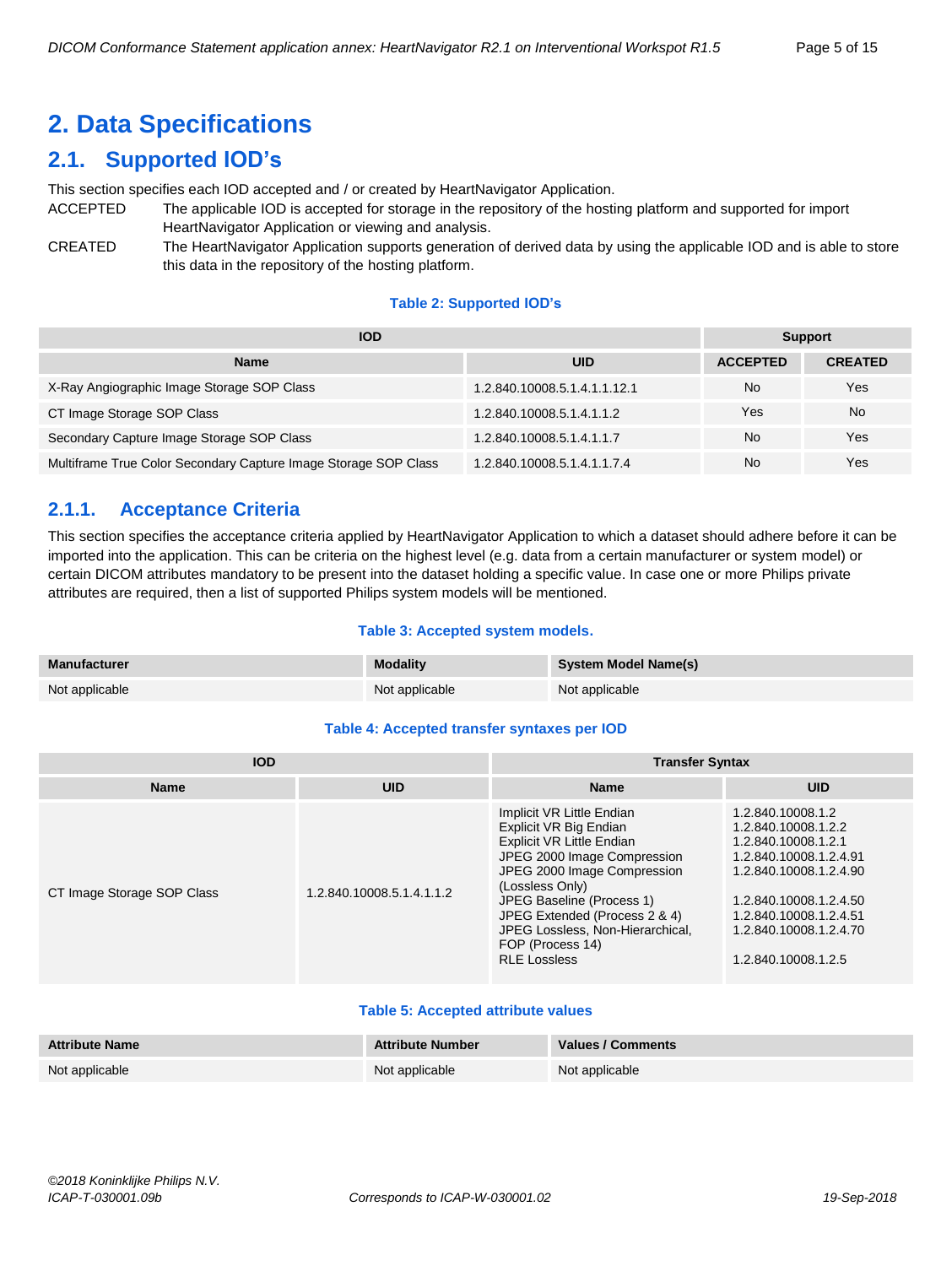# <span id="page-5-0"></span>**2.1.2. Contents of Created IOD's**

This section specifies in detail the attribute contents of created data objects. Attributes are grouped together by its corresponding module as specified by DICOM standard. Philips private attributes are excluded for specification.

Abbreviations used in the Module table for the column "Presence of Value" are:

- ALWAYS The attribute is always present with a value
- EMPTY The attribute is always present without any value (attribute sent zero length)<br>
VNAP The attribute is always present and its Value is Not Always Present (attribute
- The attribute is always present and its Value is Not Always Present (attribute sent zero length if no value is present)
- ANAP The attribute is present under specified condition if present then it will always have a value

The abbreviations used in the Module table for the column "Source" are:

- AUTO The attribute value is generated automatically
- CONFIG The attribute value source is a configurable parameter
- COPY The attribute value source is another SOP instance
- FIXED The attribute value is hard-coded in the application
- IMPLICIT The attribute value source is a user-implicit setting
- MPPS The attribute value is the same as that use for Modality Performed Procedure Step
- MWL The attribute value source is a Modality Worklist
- USER The attribute value source is explicit user input

#### <span id="page-5-1"></span>**2.1.2.1. List of created SOP Classes**

#### **Table 6: List of created SOP Classes**

| <b>SOP Class Name</b>                                           | <b>SOP Class UID</b>         |
|-----------------------------------------------------------------|------------------------------|
| X-Ray Angiographic Image Storage SOP Class                      | 1.2.840.10008.5.1.4.1.1.12.1 |
| Secondary Capture Image Storage SOP Class                       | 1.2.840.10008.5.1.4.1.1.7    |
| Multiframe True Color Secondary Capture Image Storage SOP Class | 1.2.840.10008.5.1.4.1.1.7.4  |

# <span id="page-5-2"></span>**2.1.2.2. X-Ray Angiographic Image Storage SOP Class**

#### **Table 7: IOD of Created X-Ray Angiographic Image Storage Instances**

| <b>Information Entity</b> | <b>Module</b>                   | <b>Presence Of Module</b> |
|---------------------------|---------------------------------|---------------------------|
| Patient                   | <b>Patient Module</b>           | <b>ALWAYS</b>             |
| Study                     | General Study Module            | <b>ALWAYS</b>             |
| Series                    | <b>General Series Module</b>    | <b>ALWAYS</b>             |
| Equipment                 | <b>General Equipment Module</b> | <b>ALWAYS</b>             |
| Image                     | General Image Module            | <b>ALWAYS</b>             |
|                           | Image Pixel Module              | <b>ALWAYS</b>             |
|                           | Cine Module                     | <b>ALWAYS</b>             |
|                           | Multi-Frame Module              | <b>ALWAYS</b>             |
|                           | Display Shutter Module          | <b>ALWAYS</b>             |
|                           | X-Ray Image Module              | <b>ALWAYS</b>             |
|                           | X-Ray Acquisition Module        | <b>ALWAYS</b>             |
|                           | X-Ray Table Module              | <b>ALWAYS</b>             |
|                           | <b>XA Positioner Module</b>     | <b>ALWAYS</b>             |
|                           | DX Detector Module              | <b>ALWAYS</b>             |
|                           | <b>VOI LUT Module</b>           | <b>ALWAYS</b>             |
|                           | <b>SOP Common Module</b>        | <b>ALWAYS</b>             |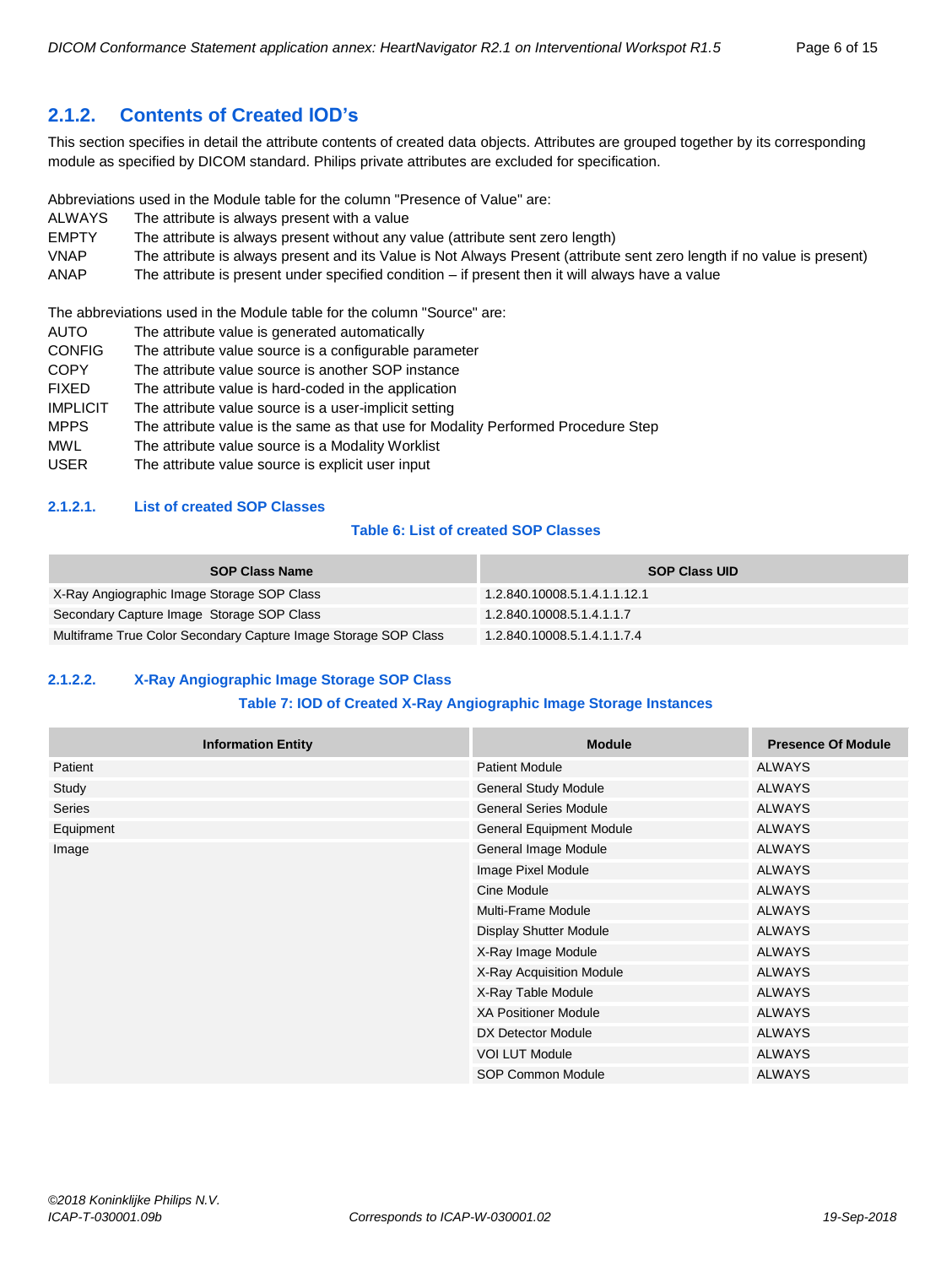#### **Table 8: Patient Module**

| <b>Attribute Name</b> | Tag       | VR        | <b>Value</b> | <b>Presence of Value</b> | <b>Source</b> | <b>Comment</b> |
|-----------------------|-----------|-----------|--------------|--------------------------|---------------|----------------|
| Patient's Name        | 0010,0010 | <b>PN</b> |              | <b>VNAP</b>              |               |                |
| Patient ID            | 0010,0020 | LO        |              | <b>VNAP</b>              |               |                |
| Patient's Birth Date  | 0010,0030 | DA        |              | <b>VNAP</b>              |               |                |
| Patient's Sex         | 0010,0040 | СS        |              | <b>VNAP</b>              |               |                |

#### **Table 9: General Study Module**

| <b>Attribute Name</b>      | Tag       | <b>VR</b> | Value | <b>Presence of Value</b> | <b>Source</b> | <b>Comment</b> |
|----------------------------|-----------|-----------|-------|--------------------------|---------------|----------------|
| <b>Study Date</b>          | 0008,0020 | DA        |       | <b>VNAP</b>              |               |                |
| <b>Study Time</b>          | 0008,0030 | <b>TM</b> |       | <b>VNAP</b>              |               |                |
| <b>Accession Number</b>    | 0008,0050 | <b>SH</b> |       | <b>VNAP</b>              |               |                |
| Referring Physician's Name | 0008,0090 | <b>PN</b> |       | <b>VNAP</b>              |               |                |
| Study Instance UID         | 0020,000D | UI        |       | <b>ALWAYS</b>            |               |                |
| Study ID                   | 0020,0010 | <b>SH</b> |       | <b>VNAP</b>              |               |                |

#### **Table 10: General Series Module**

| <b>Attribute Name</b>               | Tag       | <b>VR</b> | Value | <b>Presence of Value</b> | <b>Source</b> | <b>Comment</b> |
|-------------------------------------|-----------|-----------|-------|--------------------------|---------------|----------------|
| Series Date                         | 0008,0021 | DA        |       | ANAP                     |               |                |
| Series Time                         | 0008,0031 | <b>TM</b> |       | ANAP                     |               |                |
| Modality                            | 0008,0060 | CS        |       | <b>ALWAYS</b>            |               |                |
| <b>Series Description</b>           | 0008,103E | LO        |       | ANAP                     |               |                |
| Performing Physician's Name         | 0008,1050 | <b>PN</b> |       | <b>ANAP</b>              |               |                |
| <b>Related Series Sequence</b>      | 0008,1250 | SQ        |       | <b>ANAP</b>              |               |                |
| >Study Instance UID                 | 0020,000D | UI        |       | <b>ALWAYS</b>            |               |                |
| >Series Instance UID                | 0020,000E | UI        |       | <b>ALWAYS</b>            |               |                |
| >Purpose of Reference Code Sequence | 0040,A170 | <b>SQ</b> |       | <b>VNAP</b>              |               |                |
| Series Instance UID                 | 0020,000E | UI        |       | <b>ALWAYS</b>            |               |                |
| Series Number                       | 0020,0011 | <b>IS</b> |       | <b>VNAP</b>              |               |                |
| Performed Procedure Step Start Date | 0040,0244 | DA        |       | ANAP                     |               |                |
| Performed Procedure Step Start Time | 0040,0245 | <b>TM</b> |       | <b>ANAP</b>              |               |                |
| Performed Procedure Step ID         | 0040,0253 | <b>SH</b> |       | <b>ANAP</b>              |               |                |

#### **Table 11: General Equipment Module**

| <b>Attribute Name</b>     | Tag       | <b>VR</b> | Value                      | <b>Presence of Value</b> | <b>Source</b> | <b>Comment</b>                                          |
|---------------------------|-----------|-----------|----------------------------|--------------------------|---------------|---------------------------------------------------------|
| Manufacturer              | 0008,0070 | LO        | <b>Philips</b>             | <b>VNAP</b>              |               |                                                         |
| <b>Institution Name</b>   | 0008,0080 | LO.       |                            | ANAP                     |               |                                                         |
| Manufacturer's Model Name | 0008,1090 | LO.       | Interventional<br>Workspot | ANAP                     |               |                                                         |
| Software Versions         | 0018,1020 | LO.       | 1.5.x                      | ANAP                     |               | where "x" is the<br>detailed application<br>SW version. |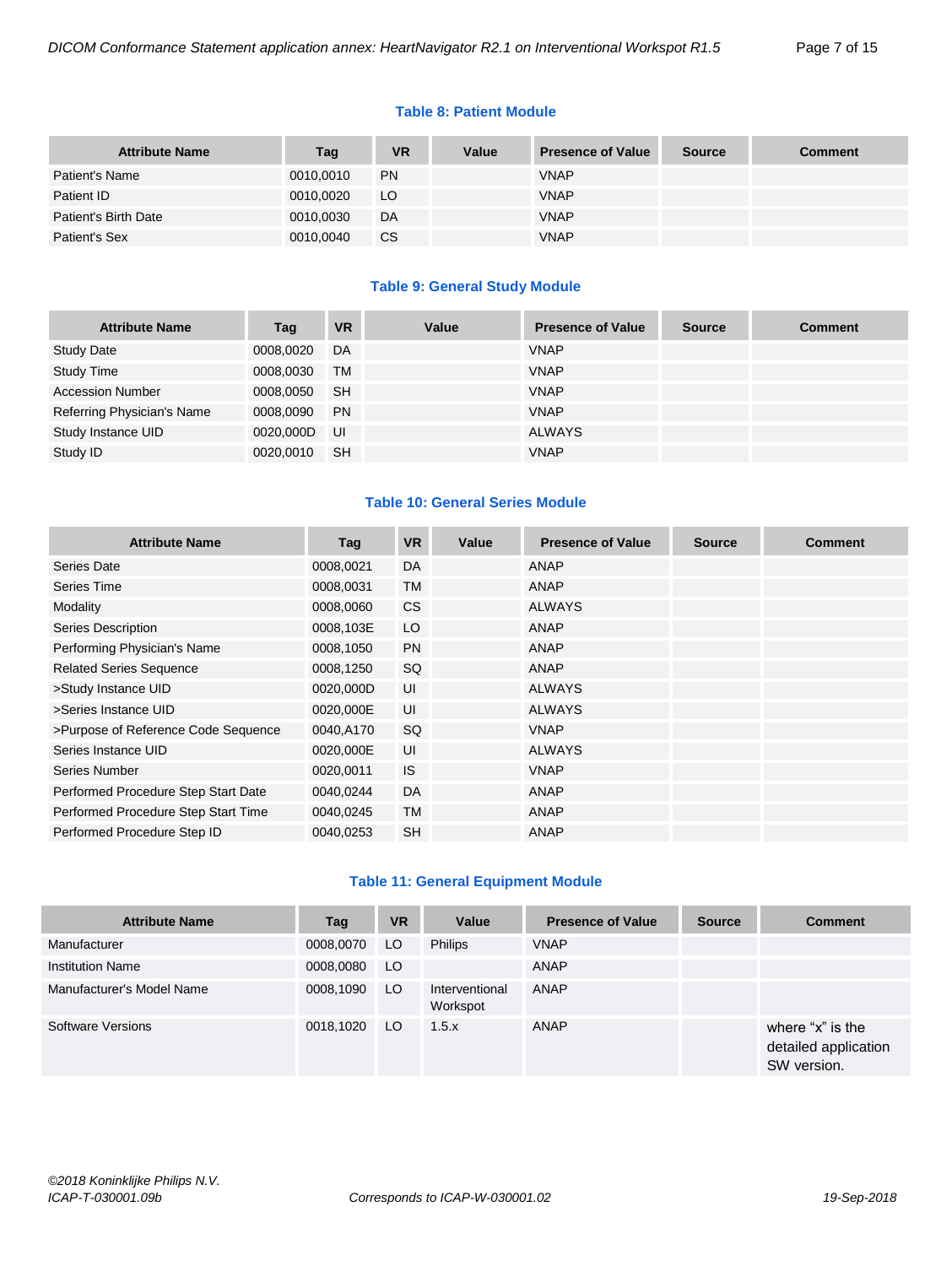#### **Table 12: General Image Module**

| <b>Attribute Name</b>       | Tag       | <b>VR</b> | Value | <b>Presence of Value</b> | <b>Source</b> | <b>Comment</b> |
|-----------------------------|-----------|-----------|-------|--------------------------|---------------|----------------|
| Image Type                  | 0008,0008 | <b>CS</b> |       | <b>ANAP</b>              |               |                |
| <b>Acquisition Date</b>     | 0008,0022 | DA        |       | ANAP                     |               |                |
| <b>Content Date</b>         | 0008,0023 | DA        |       | <b>VNAP</b>              |               |                |
| <b>Acquisition Time</b>     | 0008,0032 | <b>TM</b> |       | <b>ANAP</b>              |               |                |
| <b>Content Time</b>         | 0008,0033 | <b>TM</b> |       | <b>VNAP</b>              |               |                |
| <b>Instance Number</b>      | 0020,0013 | <b>IS</b> |       | <b>VNAP</b>              |               |                |
| <b>Patient Orientation</b>  | 0020,0020 | CS        |       | <b>ANAP</b>              |               |                |
| Lossy Image Compression     | 0028,2110 | <b>CS</b> |       | <b>ANAP</b>              |               |                |
| Icon Image Sequence         | 0088,0200 | SQ        |       | ANAP                     |               |                |
| >Samples per Pixel          | 0028,0002 | US        |       | <b>ALWAYS</b>            |               |                |
| >Photometric Interpretation | 0028,0004 | <b>CS</b> |       | <b>ALWAYS</b>            |               |                |
| >Rows                       | 0028,0010 | US        |       | <b>ALWAYS</b>            |               |                |
| >Columns                    | 0028,0011 | US        |       | <b>ALWAYS</b>            |               |                |
| >Bits Allocated             | 0028,0100 | <b>US</b> |       | <b>ALWAYS</b>            |               |                |
| >Bits Stored                | 0028,0101 | US        |       | <b>ALWAYS</b>            |               |                |
| >High Bit                   | 0028,0102 | US        |       | <b>ALWAYS</b>            |               |                |
| >Pixel Representation       | 0028,0103 | <b>US</b> |       | <b>ALWAYS</b>            |               |                |
| >Pixel Data                 | 7FE0,0010 | OW/OB     |       | <b>ANAP</b>              |               |                |
| >Image Type                 | 0008,0008 | <b>CS</b> |       | <b>ANAP</b>              |               |                |
| >SOP Class UID              | 0008,0016 | UI        |       | <b>ANAP</b>              |               |                |
| >SOP Instance UID           | 0008,0018 | UI        |       | <b>ANAP</b>              |               |                |
| >Instance Number            | 0020,0013 | <b>IS</b> |       | <b>ANAP</b>              |               |                |
| >Patient Orientation        | 0020,0020 | CS        |       | <b>ANAP</b>              |               |                |

# **Table 13: Image Pixel Module**

| <b>Attribute Name</b>       | Tag       | <b>VR</b> | Value | <b>Presence of Value</b> | <b>Source</b> | <b>Comment</b> |
|-----------------------------|-----------|-----------|-------|--------------------------|---------------|----------------|
| Samples per Pixel           | 0028,0002 | US.       |       | <b>ALWAYS</b>            |               |                |
| Photometric Interpretation  | 0028,0004 | <b>CS</b> |       | <b>ALWAYS</b>            |               |                |
| Rows                        | 0028,0010 | US        |       | <b>ALWAYS</b>            |               |                |
| Columns                     | 0028,0011 | US.       |       | <b>ALWAYS</b>            |               |                |
| <b>Bits Allocated</b>       | 0028,0100 | US.       |       | <b>ALWAYS</b>            |               |                |
| <b>Bits Stored</b>          | 0028,0101 | US.       |       | <b>ALWAYS</b>            |               |                |
| High Bit                    | 0028,0102 | US        |       | <b>ALWAYS</b>            |               |                |
| <b>Pixel Representation</b> | 0028,0103 | US        |       | <b>ALWAYS</b>            |               |                |
| Pixel Data                  | 7FE0,0010 | OB/OW     |       | <b>VNAP</b>              |               |                |

## **Table 14: Cine Module**

| <b>Attribute Name</b> | Taq       | <b>VR</b>   | Value | <b>Presence of Value</b> | Source | Comment |
|-----------------------|-----------|-------------|-------|--------------------------|--------|---------|
| Cine Rate             | 0018,0040 | <b>I</b> IS |       | <b>ANAP</b>              |        |         |
| Frame Time            | 0018,1063 | DS          |       | <b>ALWAYS</b>            |        |         |

# **Table 15: Multi-Frame Module**

| <b>Attribute Name</b>   | Tag       | <b>VR</b> | Value | <b>Presence of Value</b> | <b>Source</b> | Comment |
|-------------------------|-----------|-----------|-------|--------------------------|---------------|---------|
| Number of Frames        | 0028.0008 | - IS      |       | <b>ALWAYS</b>            |               |         |
| Frame Increment Pointer | 0028.0009 | <b>AT</b> |       | <b>ALWAYS</b>            |               |         |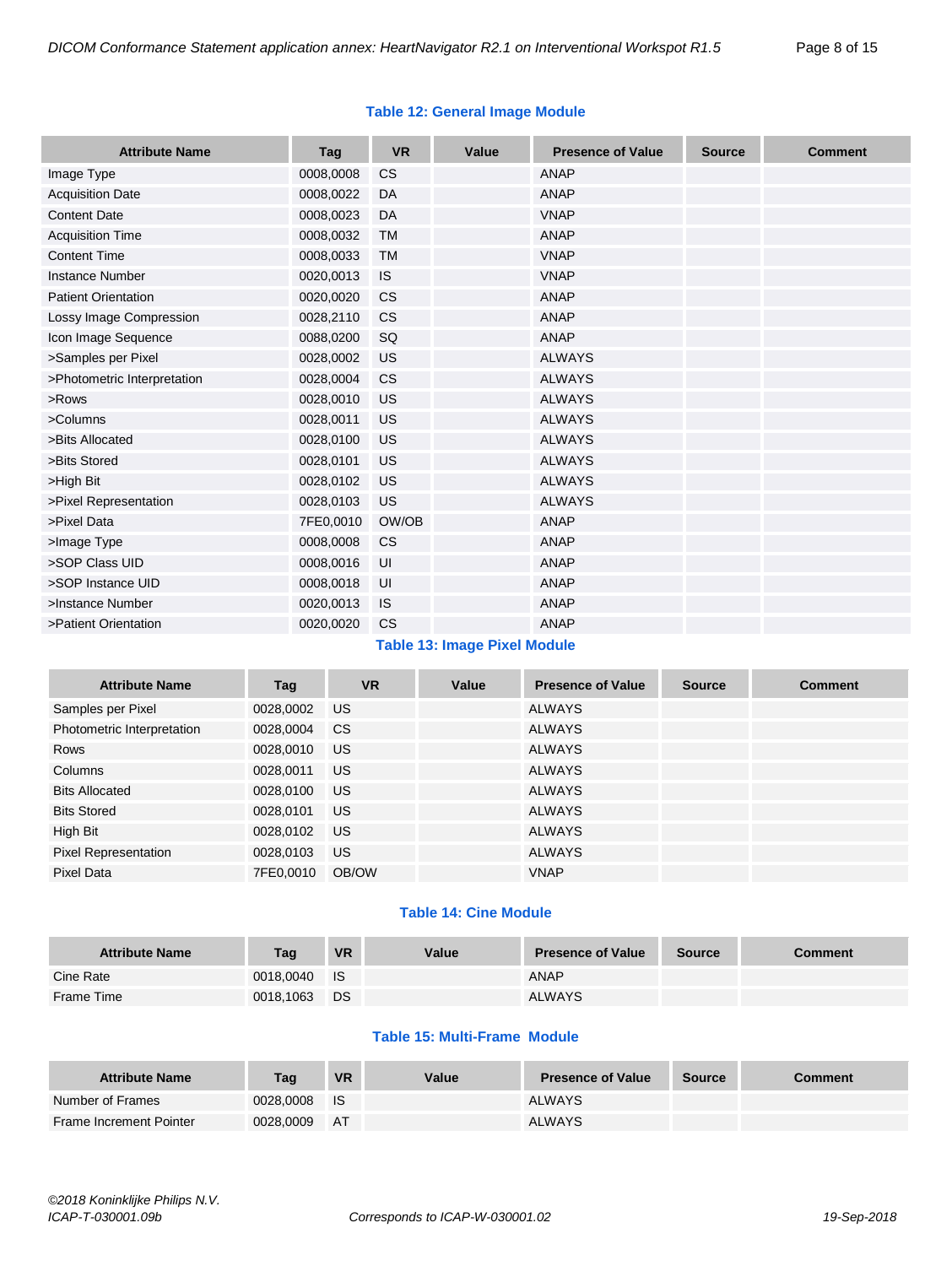## **Table 16: Display Shutter Module**

| <b>Attribute Name</b>              | Tag          | <b>VR</b> | Value | <b>Presence of Value</b> | <b>Source</b> | <b>Comment</b> |
|------------------------------------|--------------|-----------|-------|--------------------------|---------------|----------------|
| <b>Shutter Shape</b>               | 0018,1600    | CS.       |       | <b>ALWAYS</b>            |               |                |
| <b>Shutter Left Vertical Edge</b>  | 0018,1602 IS |           |       | ALWAYS                   |               |                |
| <b>Shutter Right Vertical Edge</b> | 0018,1604    | <b>IS</b> |       | <b>ALWAYS</b>            |               |                |
| Shutter Upper Horizontal Edge      | 0018,1606 IS |           |       | ALWAYS                   |               |                |
| Shutter Lower Horizontal Edge      | 0018,1608    | ⊟ IS      |       | <b>ALWAYS</b>            |               |                |

#### **Table 17: X-Ray Image Module**

| <b>Attribute Name</b>               | Tag       | <b>VR</b>     | Value | <b>Presence of Value</b> | <b>Source</b> | <b>Comment</b> |
|-------------------------------------|-----------|---------------|-------|--------------------------|---------------|----------------|
| Image Type                          | 0008,0008 | <sub>CS</sub> |       | <b>ALWAYS</b>            |               |                |
| Samples per Pixel                   | 0028.0002 | US.           |       | <b>ALWAYS</b>            |               |                |
| Photometric Interpretation          | 0028,0004 | <sub>CS</sub> |       | <b>ALWAYS</b>            |               |                |
| Frame Increment Pointer             | 0028,0009 | AT            |       | <b>ALWAYS</b>            |               |                |
| <b>Bits Allocated</b>               | 0028,0100 | <b>US</b>     |       | <b>ALWAYS</b>            |               |                |
| <b>Bits Stored</b>                  | 0028.0101 | US.           |       | <b>ALWAYS</b>            |               |                |
| High Bit                            | 0028,0102 | <b>US</b>     |       | <b>ALWAYS</b>            |               |                |
| Pixel Representation                | 0028,0103 | US.           |       | <b>ALWAYS</b>            |               |                |
| <b>Pixel Intensity Relationship</b> | 0028,1040 | CS.           |       | <b>ALWAYS</b>            |               |                |
| Lossy Image Compression             | 0028.2110 | CS.           |       | <b>ALWAYS</b>            |               |                |

#### **Table 18: X-Ray Acquisition Module**

| <b>Attribute Name</b>    | Tag          | <b>VR</b> | Value | <b>Presence of Value</b> | <b>Source</b> | <b>Comment</b> |
|--------------------------|--------------|-----------|-------|--------------------------|---------------|----------------|
| <b>KVP</b>               | 0018,0060    | DS        |       | <b>VNAP</b>              |               |                |
| Exposure Time            | 0018,1150 IS |           |       | <b>VNAP</b>              |               |                |
| <b>Radiation Setting</b> | 0018,1155    | <b>CS</b> |       | <b>ALWAYS</b>            |               |                |
| Imager Pixel Spacing     | 0018,1164    | DS        |       | ANAP                     |               |                |
| Pixel Spacing            | 0028,0030    | DS        |       | <b>ALWAYS</b>            |               |                |

#### **Table 19: X-Ray Table Module**

| <b>Attribute Name</b> | Taq       | <b>VR</b> | Value | <b>Presence of Value</b> | <b>Source</b> | <b>Comment</b> |
|-----------------------|-----------|-----------|-------|--------------------------|---------------|----------------|
| <b>Table Motion</b>   | 0018.1134 | DS        |       | <b>VNAP</b>              |               |                |
| Table Angle           | 0018.1138 | DS        |       | <b>ANAP</b>              |               |                |

#### **Table 20: XA Positioner Module**

| <b>Attribute Name</b>                        | Tag       | <b>VR</b> | Value | <b>Presence of Value</b> | <b>Source</b> | <b>Comment</b> |
|----------------------------------------------|-----------|-----------|-------|--------------------------|---------------|----------------|
| Distance Source to Patient                   | 0018,1111 | DS.       |       | ANAP                     |               |                |
| Distance Source to Patient                   | 0018,1111 | DS.       |       | <b>ANAP</b>              |               |                |
| <b>Positioner Motion</b>                     | 0018,1500 | CS.       |       | <b>VNAP</b>              |               |                |
| <b>Positioner Primary Angle</b>              | 0018,1510 | DS.       |       | <b>VNAP</b>              |               |                |
| <b>Positioner Secondary Angle</b>            | 0018,1511 | <b>DS</b> |       | <b>VNAP</b>              |               |                |
| <b>Positioner Primary Angle</b><br>Increment | 0018,1520 | DS.       |       | <b>VNAP</b>              |               |                |
| Positioner Secondary Angle<br>Increment      | 0018,1521 | DS.       |       | <b>VNAP</b>              |               |                |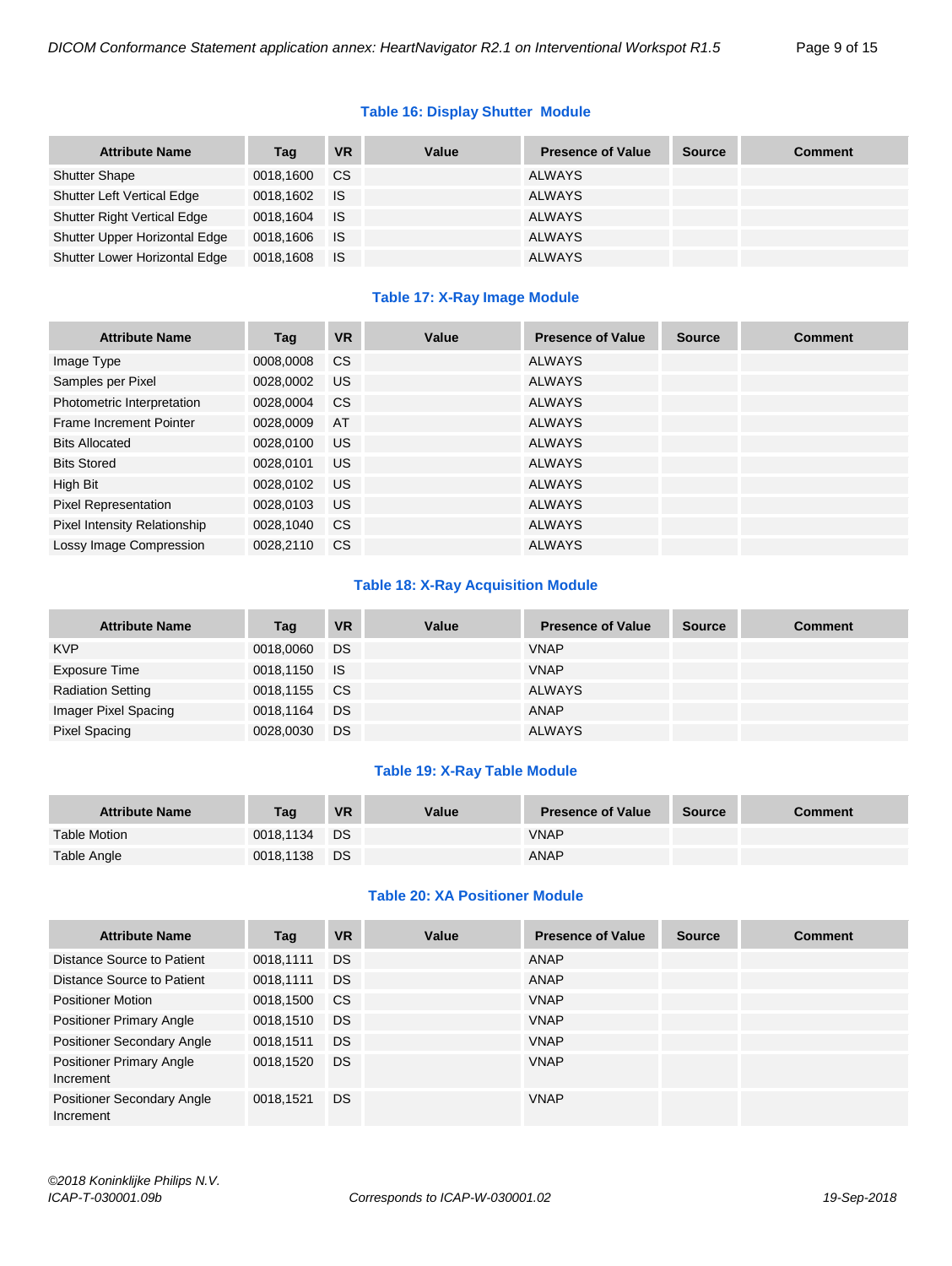#### **Table 21: DX Detector Module**

| <b>Attribute Name</b> | Taq       | <b>VR</b> | Value | <b>Presence of Value</b> | <b>Source</b> | <b>Comment</b> |
|-----------------------|-----------|-----------|-------|--------------------------|---------------|----------------|
| Imager Pixel Spacing  | 0018.1164 | DS        |       | <b>ALWAYS</b>            |               |                |
| Pixel Spacing         | 0028.0030 | DS        |       | <b>ALWAYS</b>            |               |                |

#### **Table 22: VOI LUT Module**

| <b>Attribute Name</b> | Taq       | <b>VR</b> | Value | <b>Presence of Value</b> | <b>Source</b> | Comment |
|-----------------------|-----------|-----------|-------|--------------------------|---------------|---------|
| <b>Window Center</b>  | 0028.1050 | DS.       |       | <b>ALWAYS</b>            |               |         |
| Window Width          | 0028,1051 | DS        |       | <b>ALWAYS</b>            |               |         |

#### **Table 23: SOP Common Module**

| <b>Attribute Name</b>  | Tag       | <b>VR</b> | Value                            | <b>Presence of Value</b> | <b>Source</b> | <b>Comment</b> |
|------------------------|-----------|-----------|----------------------------------|--------------------------|---------------|----------------|
| Instance Creation Date | 0008.0012 | DA        |                                  | ANAP                     |               |                |
| Instance Creation Time | 0008.0013 | TМ        |                                  | ANAP                     |               |                |
| SOP Class UID          | 0008.0016 | UI        | 1.2.840.10008.5.1.4.1.1.<br>12.1 | ALWAYS                   |               |                |
| SOP Instance UID       | 0008.0018 | UI        |                                  | <b>ALWAYS</b>            |               |                |
| Instance Number        | 0020.0013 | <b>IS</b> |                                  | <b>ANAP</b>              |               |                |

# <span id="page-9-0"></span>**2.1.2.3. Secondary Capture Image Storage SOP class**

# **Table 24: IOD of Created Secondary Capture Image Storage SOP Class Instances**

| <b>Information Entity</b> | <b>Module</b>                   | <b>Presence Of Module</b> |
|---------------------------|---------------------------------|---------------------------|
| Patient                   | <b>Patient Module</b>           | <b>ALWAYS</b>             |
| Study                     | <b>General Study Module</b>     | <b>ALWAYS</b>             |
| <b>Series</b>             | <b>General Series Module</b>    | <b>ALWAYS</b>             |
| Equipment                 | <b>General Equipment Module</b> | <b>CONDITIONAL</b>        |
|                           | <b>SC Equipment Module</b>      | <b>ALWAYS</b>             |
| Image                     | General Image Module            | <b>ALWAYS</b>             |
|                           | Image Pixel Module              | <b>ALWAYS</b>             |
|                           | SOP Common Module               | <b>ALWAYS</b>             |

#### **Table 25: Patient Module**

| <b>Attribute Name</b> | Tag       | <b>VR</b>     | Value | <b>Presence of Value</b> | <b>Source</b> | <b>Comment</b>             |
|-----------------------|-----------|---------------|-------|--------------------------|---------------|----------------------------|
| Patient's Name        | 0010,0010 | <b>PN</b>     |       | <b>ALWAYS</b>            | <b>COPY</b>   | copied from source<br>data |
| Patient ID            | 0010,0020 | LO            |       | <b>ALWAYS</b>            | <b>COPY</b>   | copied from source<br>data |
| Patient's Birth Date  | 0010,0030 | DA            |       | <b>ALWAYS</b>            | <b>COPY</b>   | copied from source<br>data |
| Patient's Sex         | 0010,0040 | <sub>CS</sub> |       | <b>ALWAYS</b>            | <b>COPY</b>   | copied from source<br>data |

#### **Table 26: General Study Module**

| <b>Attribute Name</b> | Taq       | <b>VR</b> | Value | <b>Presence of Value</b> | <b>Source</b> | <b>Comment</b>             |
|-----------------------|-----------|-----------|-------|--------------------------|---------------|----------------------------|
| <b>Study Date</b>     | 0008.0020 | DA        |       | <b>ALWAYS</b>            | <b>COPY</b>   | copied from source<br>data |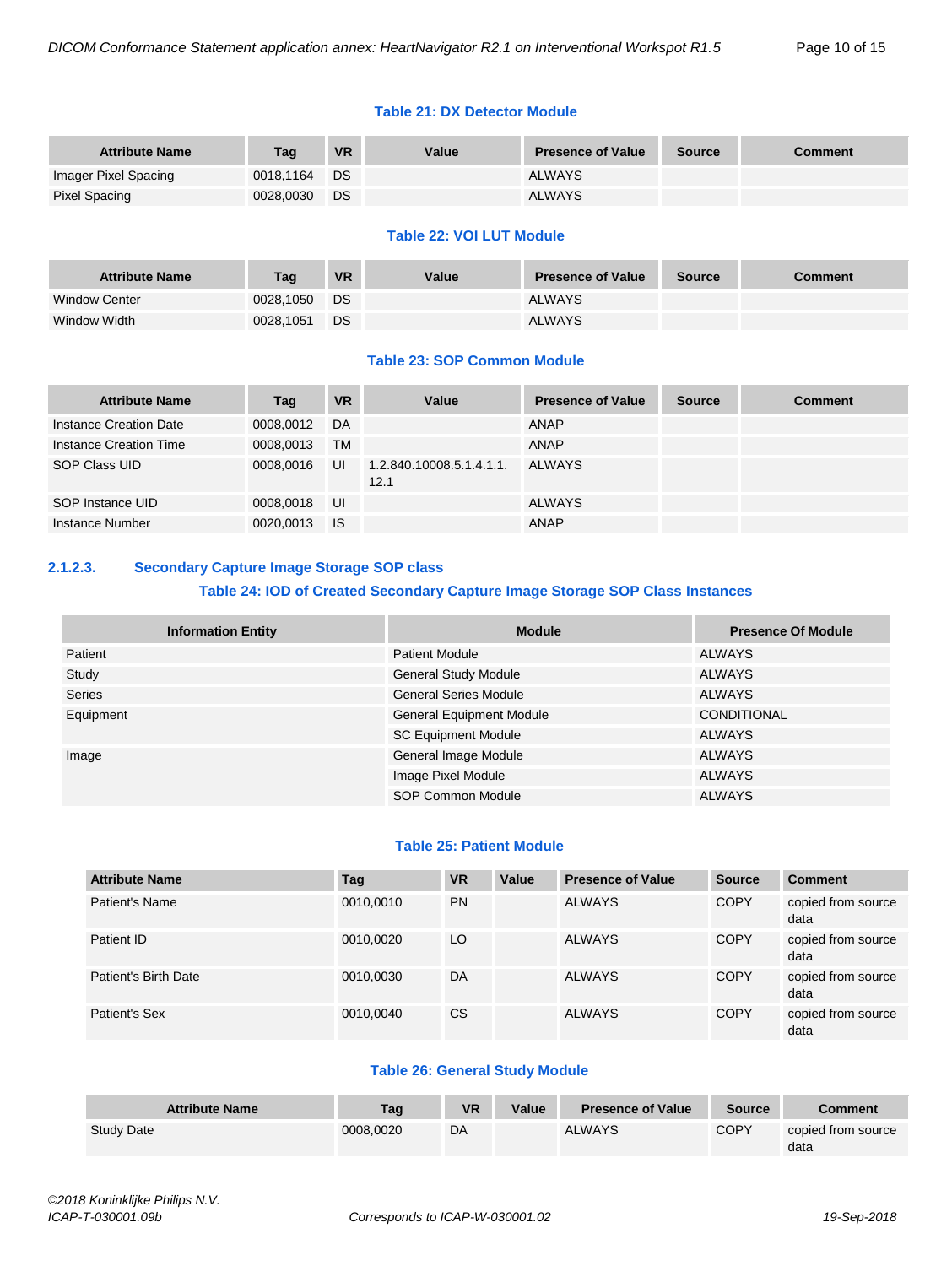| <b>Study Time</b>          | 0008,0030 | <b>TM</b> | <b>ALWAYS</b> | <b>COPY</b> | copied from source<br>data |
|----------------------------|-----------|-----------|---------------|-------------|----------------------------|
| <b>Accession Number</b>    | 0008,0050 | <b>SH</b> | <b>VNAP</b>   |             | copied from source<br>data |
| Referring Physician's Name | 0008,0090 | <b>PN</b> | <b>VNAP</b>   | <b>COPY</b> | copied from source<br>data |
| Study Instance UID         | 0020,000D | UI        | <b>ALWAYS</b> | <b>COPY</b> | copied from source<br>data |
| Study ID                   | 0020,0010 | <b>SH</b> | <b>ALWAYS</b> | <b>COPY</b> | copied from source<br>data |

# **Table 27: General Series Module**

| <b>Attribute Name</b>               | Tag       | <b>VR</b> | Value | <b>Presence of Value</b> | <b>Source</b> | <b>Comment</b>             |
|-------------------------------------|-----------|-----------|-------|--------------------------|---------------|----------------------------|
| Series Date                         | 0008,0021 | DA        |       | <b>ALWAYS</b>            | <b>COPY</b>   | copied from source<br>data |
| Series Time                         | 0008,0031 | <b>TM</b> |       | <b>ALWAYS</b>            | <b>COPY</b>   | copied from source<br>data |
| Modality                            | 0008,0060 | <b>CS</b> |       | <b>ALWAYS</b>            | <b>COPY</b>   | copied from source<br>data |
| Series Instance UID                 | 0020,000E | UI        |       | <b>ALWAYS</b>            | <b>COPY</b>   | copied from source<br>data |
| Series Number                       | 0020,0011 | <b>IS</b> |       | <b>VNAP</b>              | <b>COPY</b>   | copied from source<br>data |
| <b>Related Series Sequence</b>      | 0008,1250 | <b>SQ</b> |       | <b>VNAP</b>              |               |                            |
| >Study Instance UID                 | 0020,000D | UI        |       | <b>ALWAYS</b>            |               |                            |
| >Series Instance UID                | 0020,000E | UI        |       | <b>ALWAYS</b>            |               |                            |
| >Purpose of Reference Code Sequence | 0040,A170 | SQ        |       | <b>EMPTY</b>             |               |                            |

#### **Table 28: General Equipment Module**

| <b>Attribute Name</b>     | Tag       | <b>VR</b> | Value                   | <b>Presence of Value</b> | <b>Source</b> | <b>Comment</b>                                          |
|---------------------------|-----------|-----------|-------------------------|--------------------------|---------------|---------------------------------------------------------|
| Manufacturer              | 0008,0070 |           | <b>Philips</b>          | <b>VNAP</b>              |               |                                                         |
| <b>Station Name</b>       | 0008.1010 | <b>SH</b> |                         | ANAP                     |               |                                                         |
| Manufacturer's Model Name | 0008,1090 | LO.       | Interventional Workspot | ALWAYS                   | <b>FIXED</b>  |                                                         |
| <b>Software Versions</b>  | 0018.1020 | LO.       | 1.5.x                   | <b>ALWAYS</b>            | <b>FIXED</b>  | where "x" is the<br>detailed application<br>SW version. |

#### **Table 29 : SC Equipment Module**

| <b>Attribute Name</b> | Taq       | <b>VR</b> | Value      | <b>Presence of Value</b> | <b>Source</b> | <b>Comment</b> |
|-----------------------|-----------|-----------|------------|--------------------------|---------------|----------------|
| Modality              | 0008.0060 | <b>CS</b> |            | ANAP                     |               |                |
| Conversion Type       | 0008.0064 | CS        | <b>WSD</b> | <b>ALWAYS</b>            |               |                |

#### **Table 30: General Image Module**

| <b>Attribute Name</b>      | Tag       | <b>VR</b> | Value | <b>Presence of Value</b> | <b>Source</b> | <b>Comment</b> |
|----------------------------|-----------|-----------|-------|--------------------------|---------------|----------------|
| Instance Number            | 0020.0013 | <b>IS</b> |       | <b>ALWAYS</b>            |               |                |
| <b>Patient Orientation</b> | 0020.0020 | <b>CS</b> |       | <b>VNAP</b>              |               |                |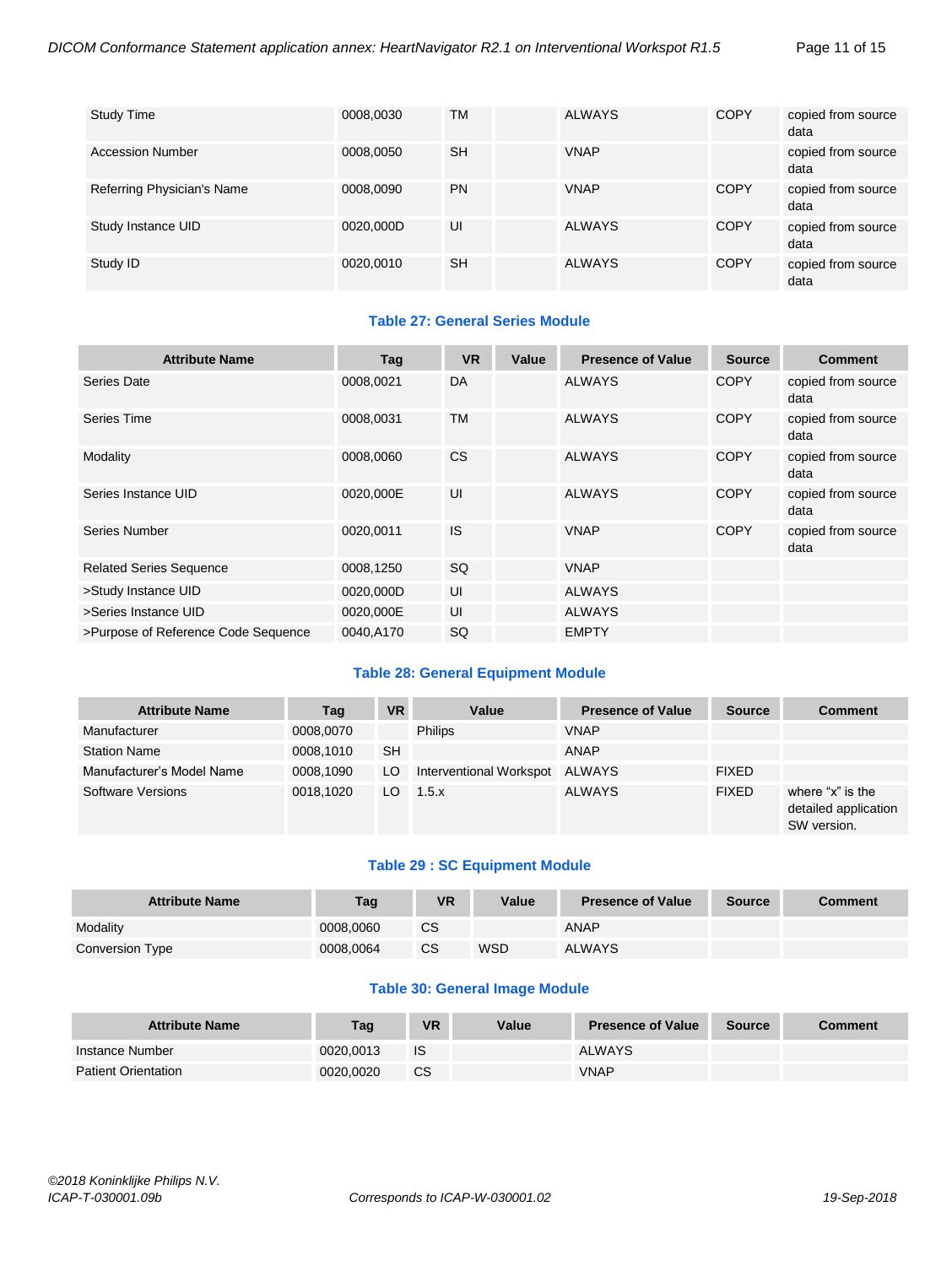#### **Table 31: Image Pixel Module**

| <b>Attribute Name</b>       | Tag       | <b>VR</b> | Value          | <b>Presence of Value</b> | <b>Source</b> | <b>Comment</b>             |
|-----------------------------|-----------|-----------|----------------|--------------------------|---------------|----------------------------|
| Samples per Pixel           | 0028,0002 | <b>US</b> |                | <b>ALWAYS</b>            |               |                            |
| Photometric Interpretation  | 0028,0004 | <b>CS</b> |                | <b>ALWAYS</b>            |               |                            |
| <b>Planar Configuration</b> | 0028,0006 | US.       |                | <b>ALWAYS</b>            |               |                            |
| <b>Rows</b>                 | 0028,0010 | <b>US</b> |                | <b>ALWAYS</b>            | <b>COPY</b>   | copied from<br>source data |
| Columns                     | 0028,0011 | US.       |                | <b>ALWAYS</b>            | <b>COPY</b>   | copied from<br>source data |
| <b>Bits Allocated</b>       | 0028,0100 | US.       | 8              | <b>ALWAYS</b>            |               |                            |
| <b>Bits Stored</b>          | 0028,0101 | US.       | 8              | <b>ALWAYS</b>            |               |                            |
| High Bit                    | 0028,0102 | US.       | $\overline{7}$ | <b>ALWAYS</b>            |               |                            |
| <b>Pixel Representation</b> | 0028,0103 | US.       | 0000           | <b>ALWAYS</b>            | <b>COPY</b>   | copied from<br>source data |
| <b>Pixel Data</b>           | 7FE0,0010 | OW/OB     |                | <b>ALWAYS</b>            | <b>COPY</b>   | copied from<br>source data |

# **Table 32: SOP Common Module**

| <b>Attribute Name</b>  | Tag       | <b>VR</b> | Value                     | <b>Presence of Value</b> | <b>Source</b> | <b>Comment</b>             |
|------------------------|-----------|-----------|---------------------------|--------------------------|---------------|----------------------------|
| SOP Class UID          | 0008,0016 | UI        | 1.2.840.10008.5.1.4.1.1.7 | ALWAYS                   | <b>FIXED</b>  |                            |
| SOP Instance UID       | 0008.0018 | UI        |                           | <b>ALWAYS</b>            | <b>COPY</b>   | copied from<br>source data |
| Instance Creation Date | 0008,0012 | DA        |                           | <b>ANAP</b>              | <b>COPY</b>   | copied from<br>source data |
| Instance Creation Time | 0008,0013 | <b>TM</b> |                           | <b>ANAP</b>              | <b>COPY</b>   | copied from<br>source data |
| Instance Number        | 0020.0013 | <b>IS</b> |                           | <b>ANAP</b>              | <b>COPY</b>   | copied from<br>source data |

## **Table 33 : Extended DICOM and private attributes for Secondary Capture Image Storage SOP Class Instances**

| <b>Attribute Name</b>         | Tag       | <b>VR</b> | Value | <b>Presence of</b><br>Value | <b>Source</b> | Comment |
|-------------------------------|-----------|-----------|-------|-----------------------------|---------------|---------|
| <b>Requested Procedure ID</b> | 0040,1001 | - SH      |       | ANAP                        |               |         |

# <span id="page-11-0"></span>**2.1.2.4. Multiframe True Color Secondary Capture Image Storage SOP class Table 34: IOD of Created Multiframe True Color Secondary Capture Image Storage SOP Class Instances**

| <b>Information Entity</b> | <b>Module</b>                        | <b>Presence Of Module</b> |
|---------------------------|--------------------------------------|---------------------------|
| Patient                   | <b>Patient Module</b>                | ALWAYS                    |
| Study                     | <b>General Study Module</b>          | <b>ALWAYS</b>             |
| <b>Series</b>             | <b>General Series Module</b>         | <b>ALWAYS</b>             |
| Equipment                 | <b>General Equipment Module</b>      | <b>CONDITIONAL</b>        |
|                           | <b>SC Equipment Module</b>           | ALWAYS                    |
| Image                     | General Image Module                 | <b>ALWAYS</b>             |
|                           | Image Pixel Module                   | <b>ALWAYS</b>             |
|                           | Cine Module                          | <b>CONDITIONAL</b>        |
|                           | Multi-Frame Module                   | ALWAYS                    |
|                           | Multi-Frame Functional Groups Module | <b>OPTIONAL</b>           |
|                           | SC Multi-frame Image Module          | <b>ALWAYS</b>             |
|                           | <b>SOP Common Module</b>             | <b>ALWAYS</b>             |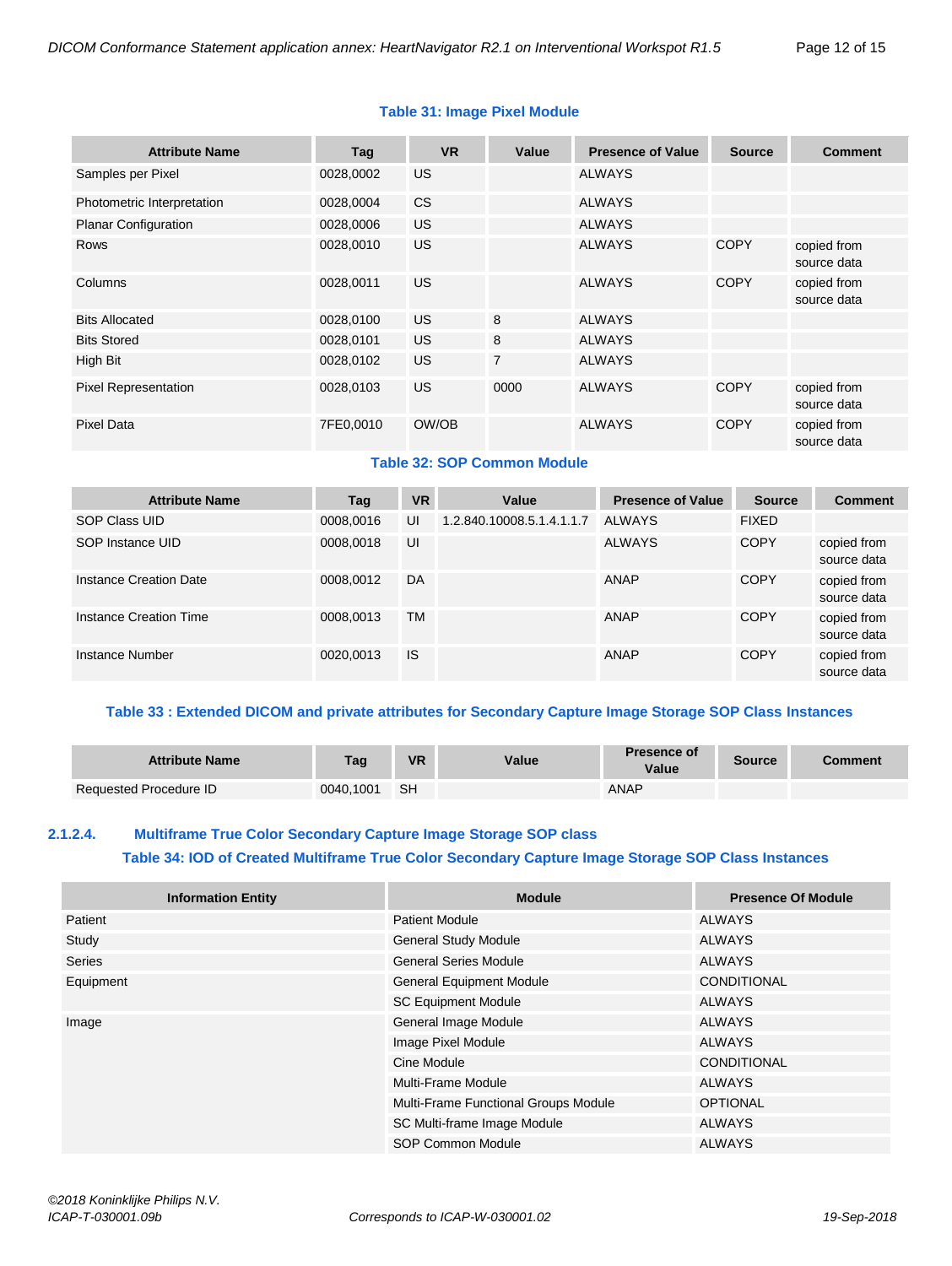#### **Table 35: Patient Module**

| <b>Attribute Name</b> | Tag       | <b>VR</b> | Value | <b>Presence of Value</b> | <b>Source</b> | <b>Comment</b>             |
|-----------------------|-----------|-----------|-------|--------------------------|---------------|----------------------------|
| Patient's Name        | 0010,0010 | <b>PN</b> |       | <b>VNAP</b>              | <b>COPY</b>   | copied from source<br>data |
| Patient ID            | 0010,0020 | LO        |       | <b>VNAP</b>              | <b>COPY</b>   | copied from source<br>data |
| Patient's Birth Date  | 0010,0030 | DA        |       | <b>VNAP</b>              | <b>COPY</b>   | copied from source<br>data |
| Patient's Sex         | 0010,0040 | <b>CS</b> |       | <b>VNAP</b>              | <b>COPY</b>   | copied from source<br>data |

# **Table 36: General Study Module**

| <b>Attribute Name</b>      | Tag       | <b>VR</b> | Value | <b>Presence of Value</b> | <b>Source</b> | <b>Comment</b>             |
|----------------------------|-----------|-----------|-------|--------------------------|---------------|----------------------------|
| <b>Study Date</b>          | 0008.0020 | DA        |       | <b>VNAP</b>              | <b>COPY</b>   | copied from source<br>data |
| <b>Study Time</b>          | 0008.0030 | <b>TM</b> |       | <b>VNAP</b>              | <b>COPY</b>   | copied from source<br>data |
| <b>Accession Number</b>    | 0008.0050 | <b>SH</b> |       | <b>VNAP</b>              |               | copied from source<br>data |
| Referring Physician's Name | 0008.0090 | <b>PN</b> |       | <b>VNAP</b>              | <b>COPY</b>   | copied from source<br>data |
| Study Instance UID         | 0020.000D | UI        |       | <b>ALWAYS</b>            | <b>COPY</b>   | copied from source<br>data |
| Study ID                   | 0020.0010 | <b>SH</b> |       | <b>VNAP</b>              | <b>COPY</b>   | copied from source<br>data |

# **Table 37: General Series Module**

| <b>Attribute Name</b>               | Tag       | <b>VR</b> | Value | <b>Presence of Value</b> | <b>Source</b> | <b>Comment</b>             |
|-------------------------------------|-----------|-----------|-------|--------------------------|---------------|----------------------------|
| Series Date                         | 0008,0021 | DA        |       | ANAP                     | <b>COPY</b>   | copied from source<br>data |
| Series Time                         | 0008,0031 | <b>TM</b> |       | <b>ANAP</b>              | <b>COPY</b>   | copied from source<br>data |
| Modality                            | 0008,0060 | <b>CS</b> |       | <b>ALWAYS</b>            | <b>COPY</b>   | copied from source<br>data |
| Series Instance UID                 | 0020,000E | UI        |       | <b>ALWAYS</b>            | <b>COPY</b>   | copied from source<br>data |
| Series Number                       | 0020,0011 | <b>IS</b> |       | ANAP                     | <b>COPY</b>   | copied from source<br>data |
| <b>Related Series Sequence</b>      | 0008,1250 | <b>SQ</b> |       | ANAP                     |               |                            |
| >Study Instance UID                 | 0020,000D | UI        |       | <b>ALWAYS</b>            |               |                            |
| >Series Instance UID                | 0020,000E | UI        |       | <b>ALWAYS</b>            |               |                            |
| >Purpose of Reference Code Sequence | 0040,A170 | SQ        |       | <b>VNAP</b>              |               |                            |

#### **Table 38: General Equipment Module**

| <b>Attribute Name</b>     | Tag       | <b>VR</b> | Value                   | <b>Presence of Value</b> | <b>Source</b> | <b>Comment</b>             |
|---------------------------|-----------|-----------|-------------------------|--------------------------|---------------|----------------------------|
| Manufacturer              | 0008.0070 | LO        | <b>Philips</b>          | <b>VNAP</b>              | <b>COPY</b>   | copied from source<br>data |
| <b>Station Name</b>       | 0008,1010 | <b>SH</b> |                         | ANAP                     |               |                            |
| Manufacturer's Model Name | 0008,1090 | LO        | Interventional Workspot | ANAP                     | <b>FIXED</b>  |                            |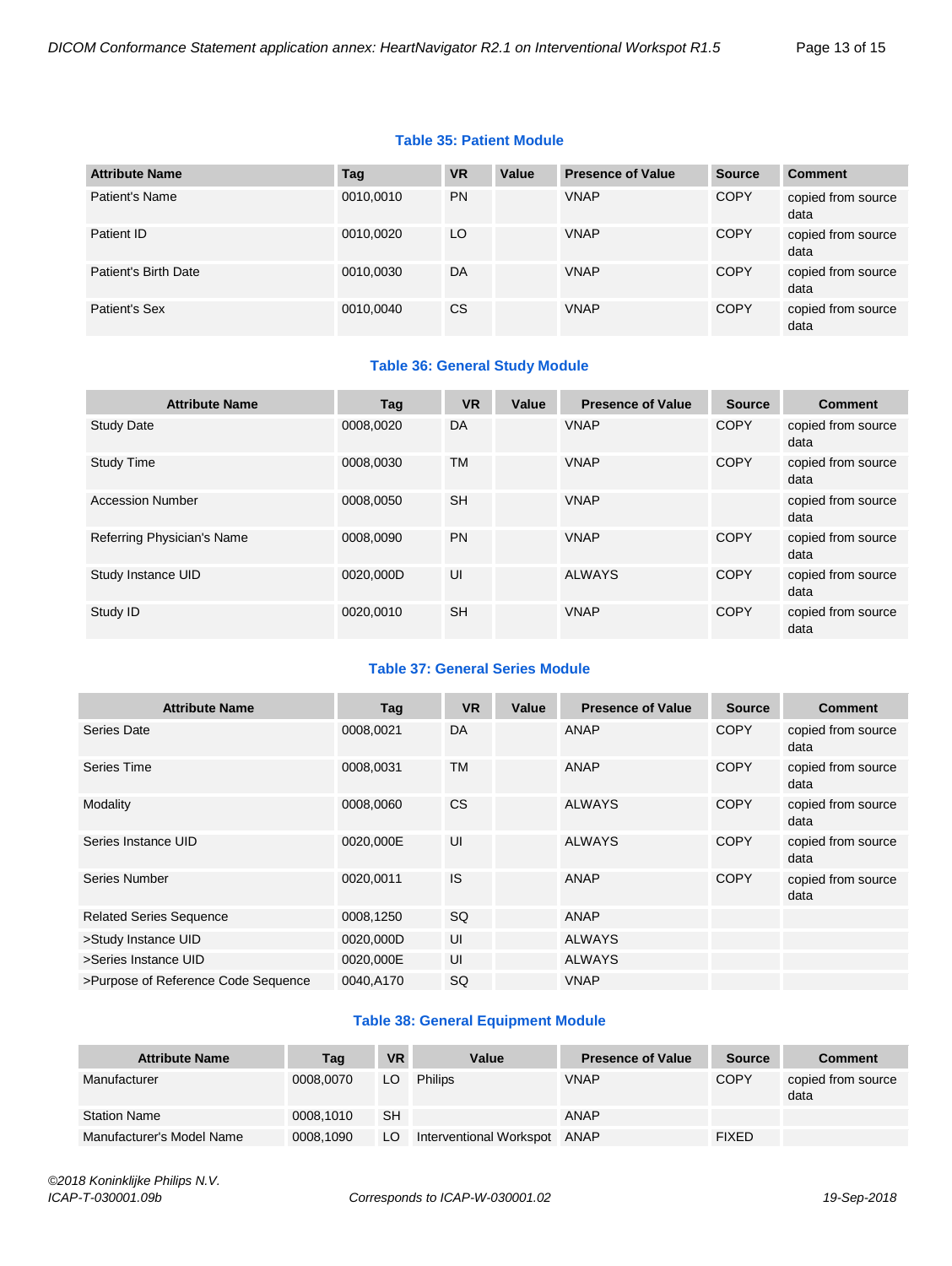| <b>Software Versions</b> | 0018.1020 | LO $1.5.x$ | ANAP | <b>FIXED</b> | where "x" is the<br>detailed application<br>SW version. |
|--------------------------|-----------|------------|------|--------------|---------------------------------------------------------|
|                          |           |            |      |              |                                                         |

#### **Table 39 : SC Equipment Module**

| <b>Attribute Name</b> | Tag       | <b>VR</b> | Value      | <b>Presence of Value</b> | <b>Source</b> | <b>Comment</b> |
|-----------------------|-----------|-----------|------------|--------------------------|---------------|----------------|
| Modality              | 0008.0060 | СS        |            | ANAP                     |               |                |
| Conversion Type       | 0008.0064 | CS        | <b>WSD</b> | <b>ALWAYS</b>            |               |                |

#### **Table 40: General Image Module**

| <b>Attribute Name</b>      | Tag       | <b>VR</b> | Value | <b>Presence of Value</b> | <b>Source</b> | <b>Comment</b> |
|----------------------------|-----------|-----------|-------|--------------------------|---------------|----------------|
| Instance Number            | 0020.0013 | IS        |       | <b>VNAP</b>              |               |                |
| <b>Patient Orientation</b> | 0020.0020 | <b>CS</b> |       | <b>VNAP</b>              |               |                |
| Burned in Annotation       | 0028.0301 | CS        |       | ANAP                     |               |                |

#### **Table 41: Image Pixel Module**

| <b>Attribute Name</b>       | Tag       | <b>VR</b>      | Value          | <b>Presence of Value</b> | <b>Source</b> | <b>Comment</b>             |
|-----------------------------|-----------|----------------|----------------|--------------------------|---------------|----------------------------|
| Samples per Pixel           | 0028,0002 | <b>US</b>      |                | <b>ALWAYS</b>            |               |                            |
| Photometric Interpretation  | 0028,0004 | C <sub>S</sub> |                | <b>ALWAYS</b>            |               |                            |
| <b>Planar Configuration</b> | 0028,0006 | <b>US</b>      |                | <b>ALWAYS</b>            |               |                            |
| <b>Rows</b>                 | 0028,0010 | <b>US</b>      |                | <b>ALWAYS</b>            | <b>COPY</b>   | copied from<br>source data |
| Columns                     | 0028,0011 | <b>US</b>      |                | <b>ALWAYS</b>            | <b>COPY</b>   | copied from<br>source data |
| <b>Bits Allocated</b>       | 0028,0100 | <b>US</b>      | 8              | <b>ALWAYS</b>            |               |                            |
| <b>Bits Stored</b>          | 0028,0101 | <b>US</b>      | 8              | <b>ALWAYS</b>            |               |                            |
| High Bit                    | 0028,0102 | US             | $\overline{7}$ | <b>ALWAYS</b>            |               |                            |
| <b>Pixel Representation</b> | 0028,0103 | <b>US</b>      | 0000           | <b>ALWAYS</b>            | <b>COPY</b>   | copied from<br>source data |
| <b>Pixel Data</b>           | 7FE0,0010 | OW/OB          |                | <b>ALWAYS</b>            | <b>COPY</b>   | copied from<br>source data |

#### **Table 42: Cine Module**

| <b>Attribute Name</b> | Tag       | <b>VR</b> | Value | <b>Presence of Value</b> | <b>Source</b> | Comment     |
|-----------------------|-----------|-----------|-------|--------------------------|---------------|-------------|
| Frame Time            | 0018.1063 | DS        |       | <b>ALWAYS</b>            | <b>COPY</b>   | copied from |
|                       |           |           |       |                          |               | source data |

#### **Table 43: Multi-Frame Module**

| <b>Attribute Name</b>   | Tag       | <b>VR</b> | Value | <b>Presence of Value</b> | <b>Source</b> | <b>Comment</b>             |
|-------------------------|-----------|-----------|-------|--------------------------|---------------|----------------------------|
| Number of Frames        | 0028,0008 | DS        |       | <b>ALWAYS</b>            | <b>COPY</b>   | copied from<br>source data |
| Frame Increment Pointer | 0028,0009 | AT        |       | <b>ALWAYS</b>            | <b>COPY</b>   | copied from<br>source data |